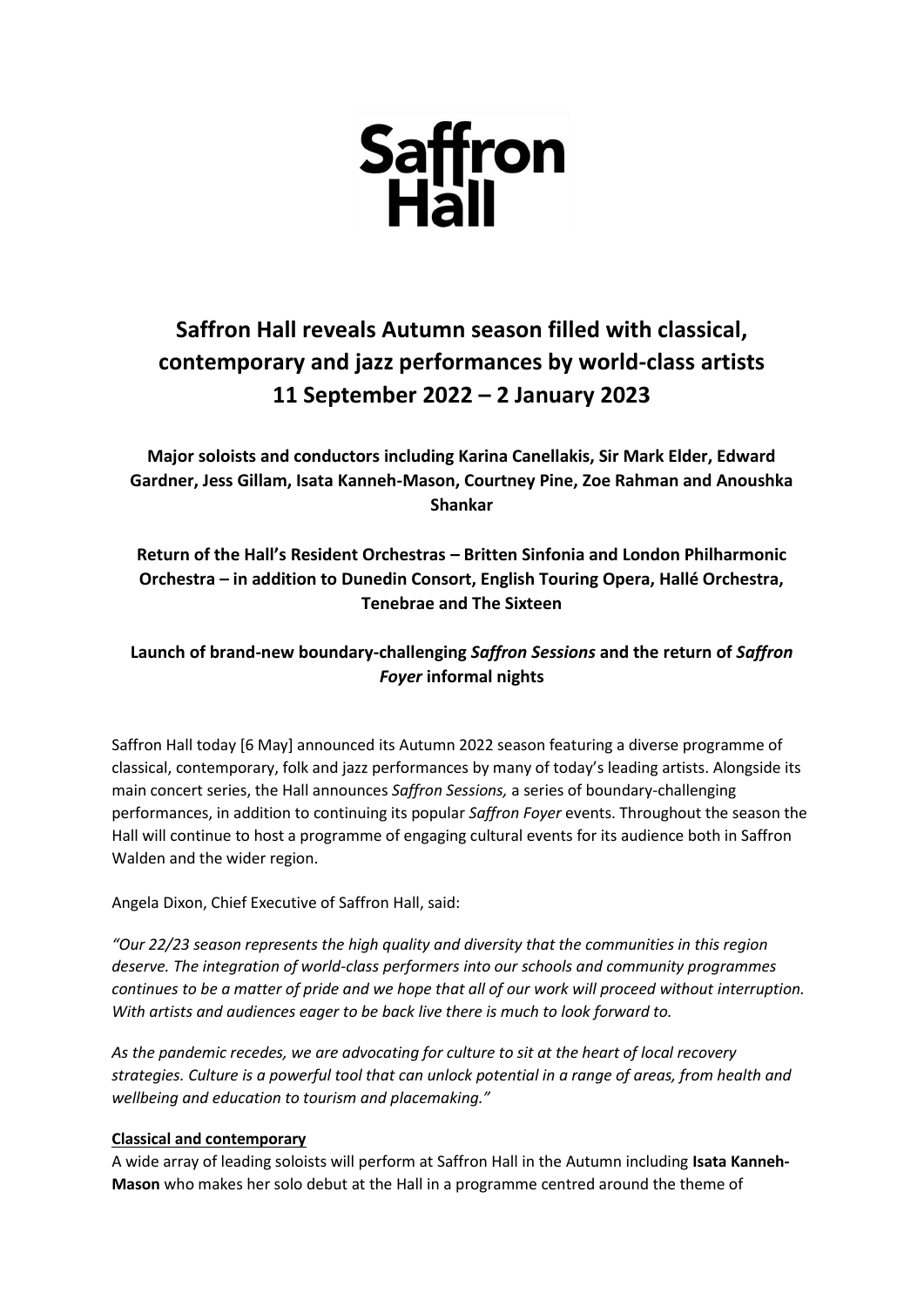childhood with music by Fanny Mendelssohn, Claude Debussy and more [7 October]. After an important year in her career during which she received an MBE, **Jess Gillam** returns to the Hall with her ensemble to perform a selection of Christmas classics such as a medley from *The Nutcracker* [16 December]. Pianist **Pavel Kolesnikov** joins **Sir Mark Elder** and the **Hallé Orchestra** for a performance of Rachmaninov's *Piano Concerto No.3* [8 October] and later that month **English Touring Opera** make a welcome return with fully-staged performances of Handel's *Agrippina* [28 October] and *Tamerlano* [29 October].

Multi-Grammy-nominated composer and sitar player **Anoushka Shankar** performs with the Hall's Resident Orchestra **Britten Sinfonia**, **Jules Buckley** and handpan and drum player **Manu Delago** in a performance featuring works and arrangements by Roxanna Panufnik, Delago and Buckley as well as Shankar herself [16 October]. The Hall's other Resident Orchestra – the **London Philharmonic Orchestra** – returns with their Principal Guest Conductor **Karina Canellakis** and soloist **Johan Dalene**  to perform Sibelius's Violin Concerto and Beethoven's mighty *Eroica* [23 October], before returning with their Principal Conductor **Edward Gardner** for Tippett's grand oratorio, *A Child of our Time* [27 November].

Three leading vocal ensembles are due to perform at the Hall in the autumn, starting with Scotland's **Dunedin Consort** who celebrate their 25th anniversary season with a performance of Mozart's *Great Mass in C minor* [19 November]. **Nigel Short** and **Tenebrae** return to the Hall to bring a festive programme including Britten's popular *Ceremony of Carols* in addition to Joanna Marsh's *In Winter's House,* a piece written for the group in 2019 [10 December]. **Harry Christophers** and **The Sixteen** continue the Christmas programme with a performance of Handel's *Messiah* [18 December]*.*

Other highlights of the Autumn season include a performance by French string quartet **Quatuor Agate** [30 October], a first public performance of **A4 Brass**, a new group comprising principal players from some of the UK's top brass bands [6 November], and the Hall debut of **Cory Band** from the Welsh Valleys [3 December], fresh from their recent victory at the European Brass Band Championships.

## **Saffron Sessions and Saffron Foyer**

This autumn the Hall launches *Saffron Sessions,* a new programme of creative boundary-challenging performances. The series will include performances by American pianist and composer **Chad Lawson**, **Manchester Collective** and **Pekka Kuusisto**, amongst others. The Hall's informal *Saffron Foyer* nights return in September with jazz and folk artists including **Katriona Taylor**, **Django's Tiger**  and the **Dan Forshaw Quartet**. More details of *Saffron Sessions* and *Saffron Foyer* line-up will be revealed in due course.

#### **Jazz**

Audiences will have the opportunity to revisit the jazz music of the 1920s and 1930s with the **Pasadena Roof Orchestra** [15 October] before celebrating the big band era of the 1940s with the **Glenn Miller Orchestra** [11 December]. Other jazz highlights include **Courtney Pine** performing with jazz pianist **Zoe Rahman** as part of his Spirituality Tour [25 November]. South African male vocal group **Ladysmith Black Mambazo** take to the stage with jazz guitarist and singer **Muntu Valdo** as part of their much-anticipated return to the UK [22 October].

**Talk**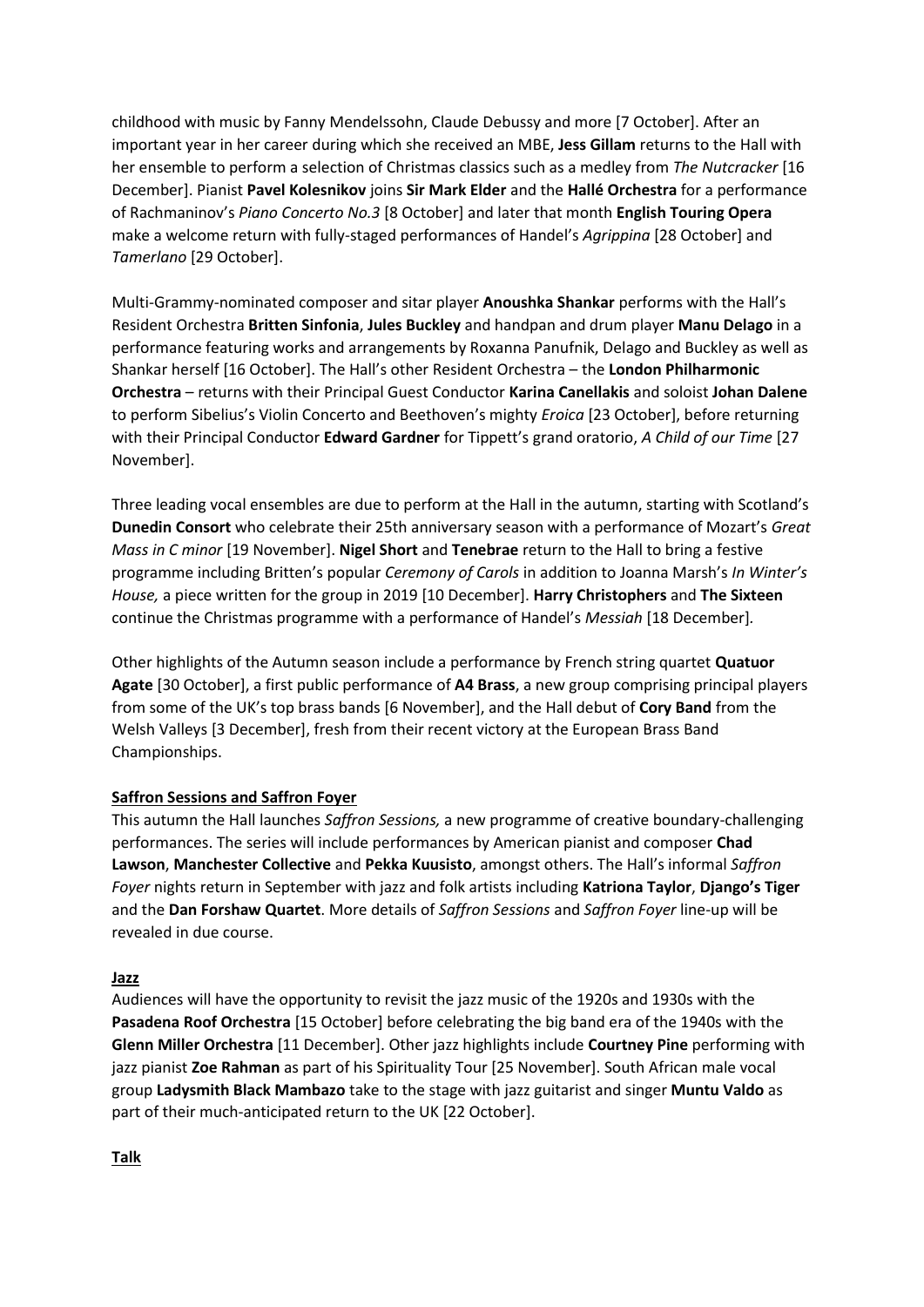Bringing a totally different kind of performance to the Hall, restaurant critic and *MasterChef* judge **Jay Rayner** explores our most beloved food in a new show about our fascination behind last meals [20 October].

#### **Local talent**

Nurturing local talent as ever, the Autumn season opens with **Saffron Opera Group** performing Wagner's *Tannhäuser* [11 September] with acclaimed tenor **Peter Auty** conducted by **Michael Thorne**. This dynamic programming of large-scale work reflects Saffron Hall's ambition as a venue, something which is emphasised by **Saffron Walden Choral Society** performing Haydn's *Creation* with **Chameleon Arts Orchestra** [12 November]. The **Saffron Walden Symphony Orchestra** return with violinist **Alex Redington** for a programme including Korngold's Violin Concerto and Shostakovich's *Symphony No.12* commemorating the 1917 revolution [4 December].

#### **Education**

Saffron Hall continues breaking new ground in their education initiatives. This includes launching the second iteration of Saffron Sounds this autumn. The Saffron Sounds online resource hub, including filmed performances and demonstrations from the Jess Gillam ensemble, will be available to all primary schools, and will be the starting point for a programme of workshops and live performances offered to schools across Essex and beyond. Artists from across the programme, including A4 Brass, will visit local primary schools for performances. This autumn will also see the introduction of 'A morning with…' events for secondary schools, featuring performances, masterclasses and Q&A's from artists including Isata Kanneh-Mason. And Saffron Hall Trust continues to deliver Together in Sound - its pioneering music therapy programme for those living with dementia and their carers in Saffron Walden. Together in Sound is delivered in partnership with the Cambridge Institute for Music Therapy Research at Anglia Ruskin University, and a pilot programme is now also underway in Braintree in partnership with Braintree District Museum. Further events and projects as part of the Hall's learning series will be announced in due course.

> **For more information and to book tickets please visit the [Saffron Hall website.](https://www.saffronhall.com/)** General sale opens on 6 May (early access for members from 28 April)

> **For further press information please contact Edward Christian-Hare at Premier: [Edward.christian-hare@premiercomms.com](mailto:Edward.christian-hare@premiercomms.com) | 07870 859633**

#### About Saffron Hall Trust

Saffron Hall is a 740-seat concert hall that opened in 2013 and is a uniquely sustainable model of arts and community outreach. Cited in the grounds of Saffron Walden County High School, a comprehensive school in North Essex, Saffron Hall's world class programme runs alongside an extensive Schools and Community programme. Since opening Saffron Hall has engaged with over 40,000 participants and sold over 205,000 tickets, with 21% of audiences travelling 30 miles or more. 10% of tickets sold were to under 18s. Saffron Hall is a registered charity and receives no regular funding from the local authority or Arts Council England. It is solely reliant on donations from individuals, trusts and foundations and ticket sales.

#### Listings

**Sunday 11 September, 2.30pm**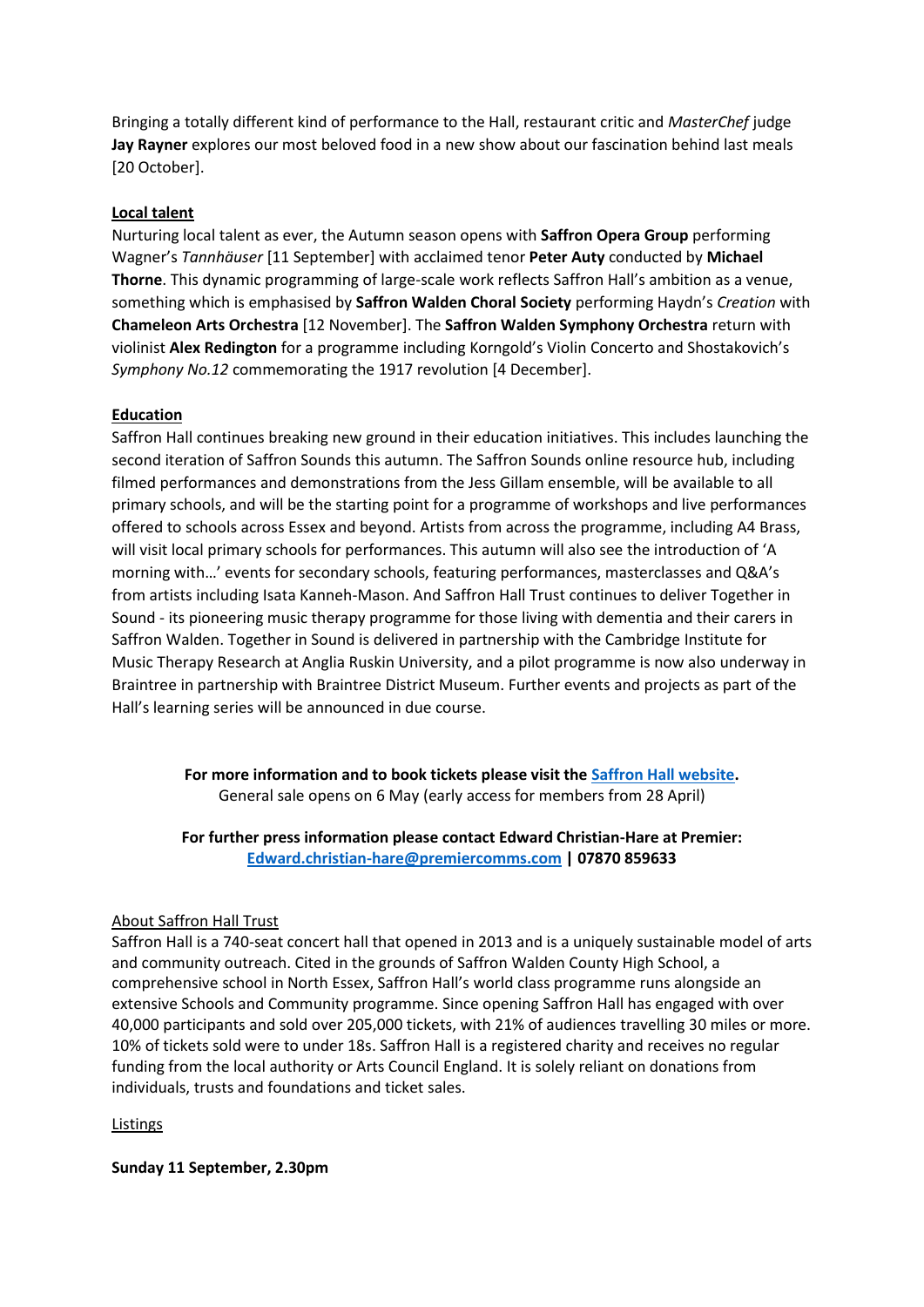**Saffron Opera Group: Tannhäuser Saffron Opera Group Orchestra & Chorus Michael Thorne**, conductor **Peter Auty**, Tannhäuser **Samantha Crawford**, Elizabeth **Elaine McKrill**, Venus **Richard Burkhard**, Wolfram **Richard Wiegold**, Landgraf **Paul Carey Jones**, Biterolf **Brian Smith Walters**, Walther **Ben Thapa**, Heinrich **Pauls Putnins**, Reinmar Richard Wagner: *Tannhäuser*

**Friday 16 September, 8pm Foyer Jazz: Katriona Taylor**

**Friday 23 September, 8pm Foyer Folk**

**Sunday 25 September, 3pm Spooky Stories: Once Upon a Tune James Mayhew & Antonio Reche-Martinez**, narration & illustration **Saffron Walden Symphony Orchestra Richard Hull**, conductor Programme to include: Paul Dukas: *The Sorcerer's Apprentice* Camille Saint-Saëns: *Danse Macabre* Jean Sibelius: *The Swan of Tuonela* Richard Wagner: Overture to *The Flying Dutchman*

**Friday 7 October, 7.30pm Isata Kanneh-Mason**, piano Programme to include: Fanny Mendelssohn: *Easter Sonata* Claude Debussy: *Children's Corner L. 113* Clara Schumann: *Scherzo No. 2 in C minor, Op. 14* Frédéric Chopin: *Ballade No. 2 in F major, Op. 38* Robert Schumann: *Kinderszenen, Op. 15*

**Saturday 8 October, 4pm Hallé Orchestra Mark Elder**, conductor **Pavel Kolesnikov**, piano Sergei Rachmaninov: *Piano Concerto No. 3 in D minor, Op. 30* Bedřich Smetana: *Má Vlast: Vltava* Jean Sibelius: *Symphony No. 3 in C major, Op. 52*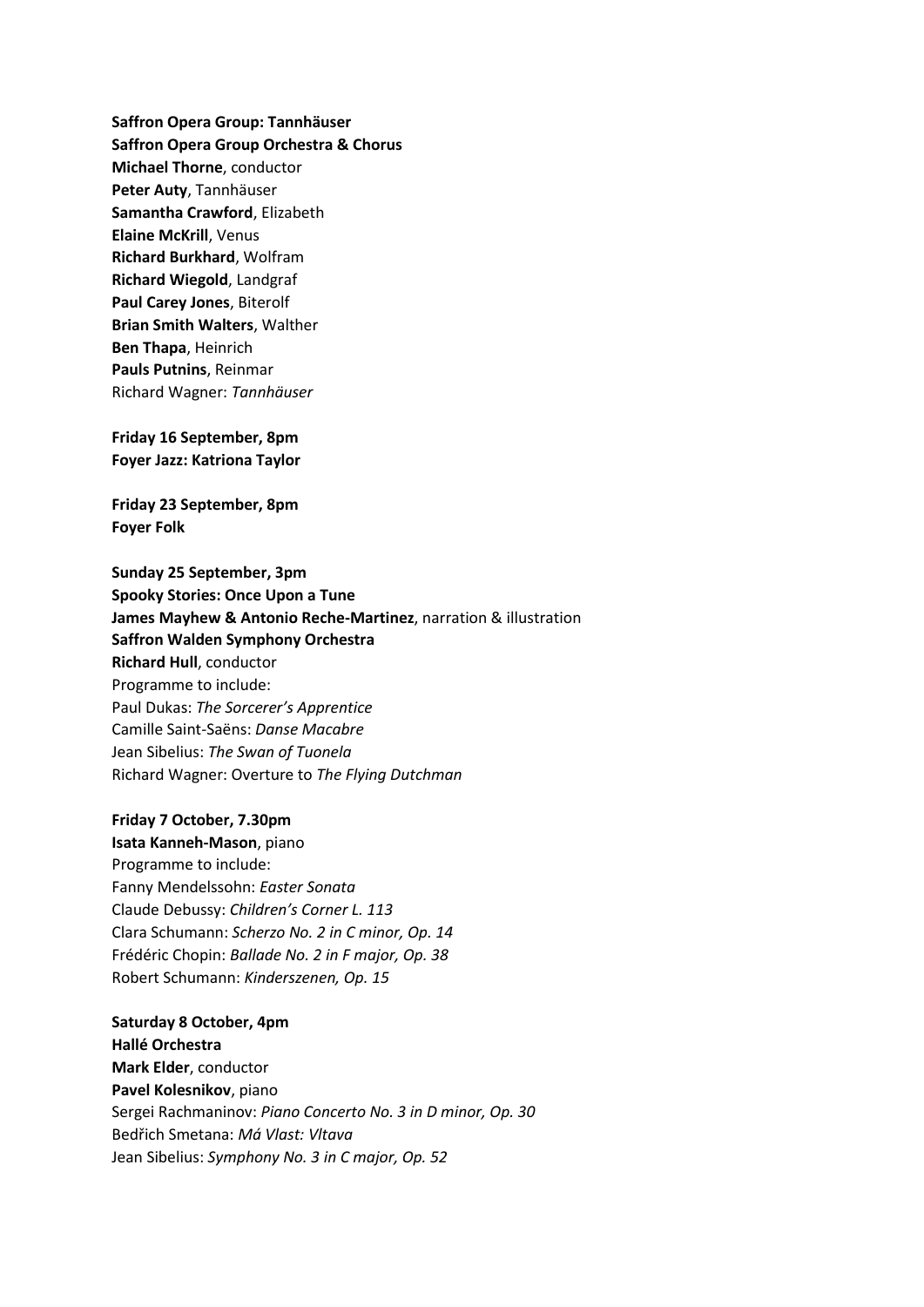**Friday 14 October, 8pm Foyer Jazz: Django's Tiger**

**Saturday 15 October, 7.30pm Pasadena Roof Orchestra**

**Sunday 16 October, 7pm Britten Sinfonia & Anoushka Shankar with Manu Delago Anoushka Shankar**, sitar **Manu Delago**, handpan/drums **Jules Buckley**, conductor Programme to include: Roxanna Panufnik: *Indian Summer* from *Four World Seasons* Manu Delago: A selection of works Anoushka Shankar: A selection of works

**Thursday 20 October, 7.30pm My Last Supper: One Meal a lifetime in the making with Jay Rayner**

**Friday 21 October, 8pm Foyer Folk**

**Saturday 22 October, 7.30pm Ladysmith Black Mambazo & Muntu Valdo**

**Sunday 23 October, 7pm London Philharmonic Orchestra Karina Canellakis**, conductor **Johan Dalene**, violin Jean Sibelius: *Violin Concerto in D minor* Ludwig van Beethoven: *Symphony No. 3 "Eroica"*

**Friday 28 October, 7pm** Agrippina **English Touring Opera The Old Street Band** George Frideric Handel: *Agrippina*

**Saturday 29 October, 7pm** Tamerlano **English Touring Opera The Old Street Band** George Frideric Handel: *Tamerlano*

**Sunday 30 October, 4pm Young Artist Coffee Concert: Quatuor Agate** Luigi Boccherini: *String Quartet in G minor, Op. 32 No. 5* Johannes Brahms: *String Quartet No. 3 in B flat major, Op. 67*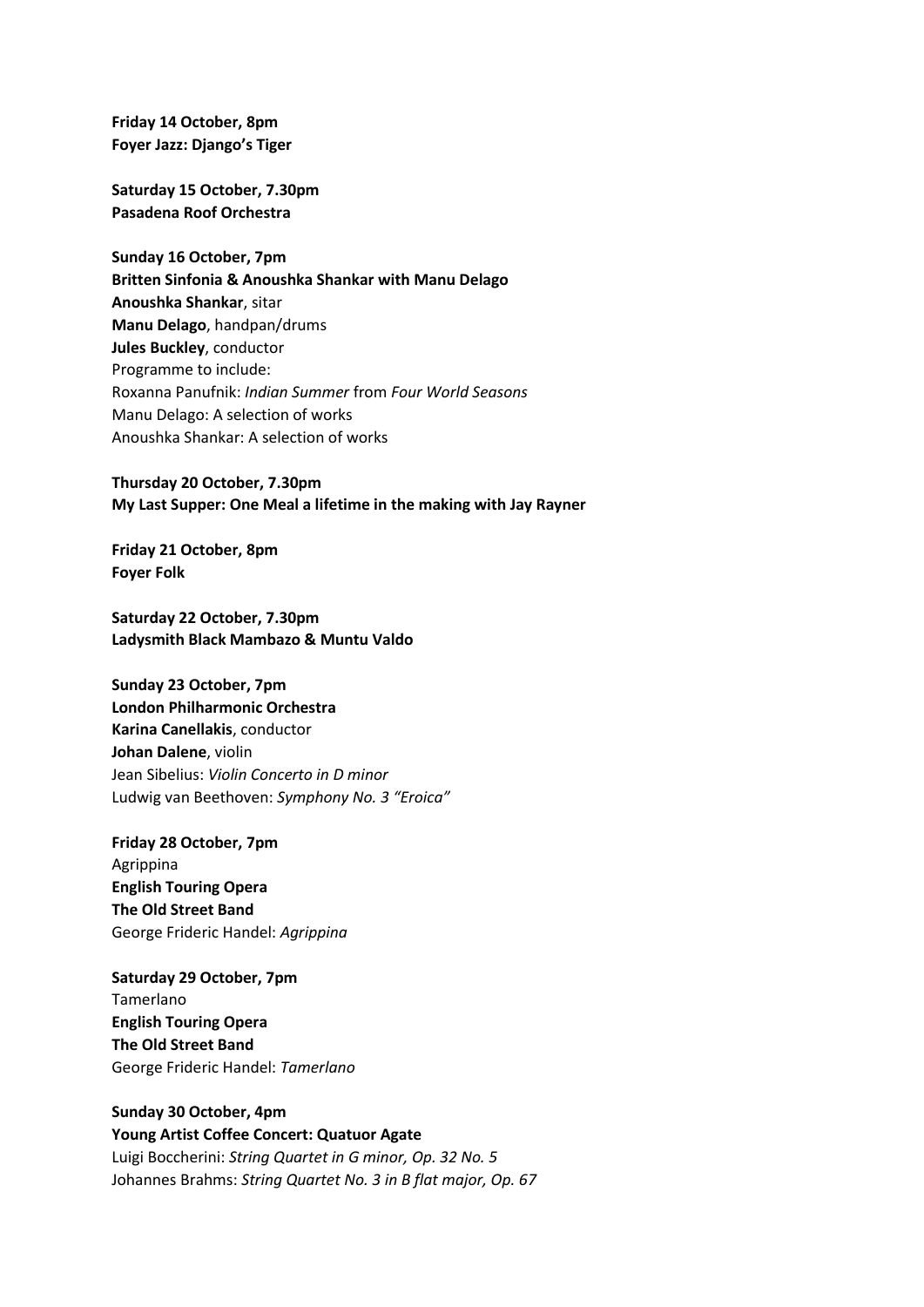**Sunday 6 November, 4pm Young Artist Coffee Concert: A4 Brass**

**Saturday 12 November, 7.30pm Haydn: The Creation Saffron Walden Choral Society Chameleon Arts Orchestra Quintin Beer**, conductor **Rebecca Bottone**, soprano **Bradley Smith**, tenor **Morgan Pearse**, baritone Joseph Haydn: *The Creation*

**Saturday 19 November, 7.30pm Dunedin Consort: Mozart Mass in C Minor Dunedin Consort Anna Dennis**, soprano **Lucy Crowe**, soprano **Benjamin Hulett**, tenor **Robert Davies**, bass Joseph Haydn: *Symphony No. 80 in D minor* Wolfgang Amadeus Mozart: *Great Mass in C minor*

**Friday 25 November, 7.30pm Spirituality Tour Courtney Pine**, bass clarinet **Zoe Rahman**, piano **Guest string quartet**

**Sunday 27 November, 3pm A Child of Our Time London Philharmonic Orchestra Edward Gardner**, conductor Michael Tippett: *A Child of Our Time*

**Friday 2 December, 8pm Foyer Jazz: Dan Forshaw Quartet**

**Saturday 3 December, 7.30pm Cory Band**

**Sunday 4 December, 3pm Saffron Walden Symphony Orchestra Richard Hull**, conductor **Alex Redington**, violin Ralph Vaughan Williams: *In the Fen Country* Erich Wolfgang Korngold: *Violin Concerto*